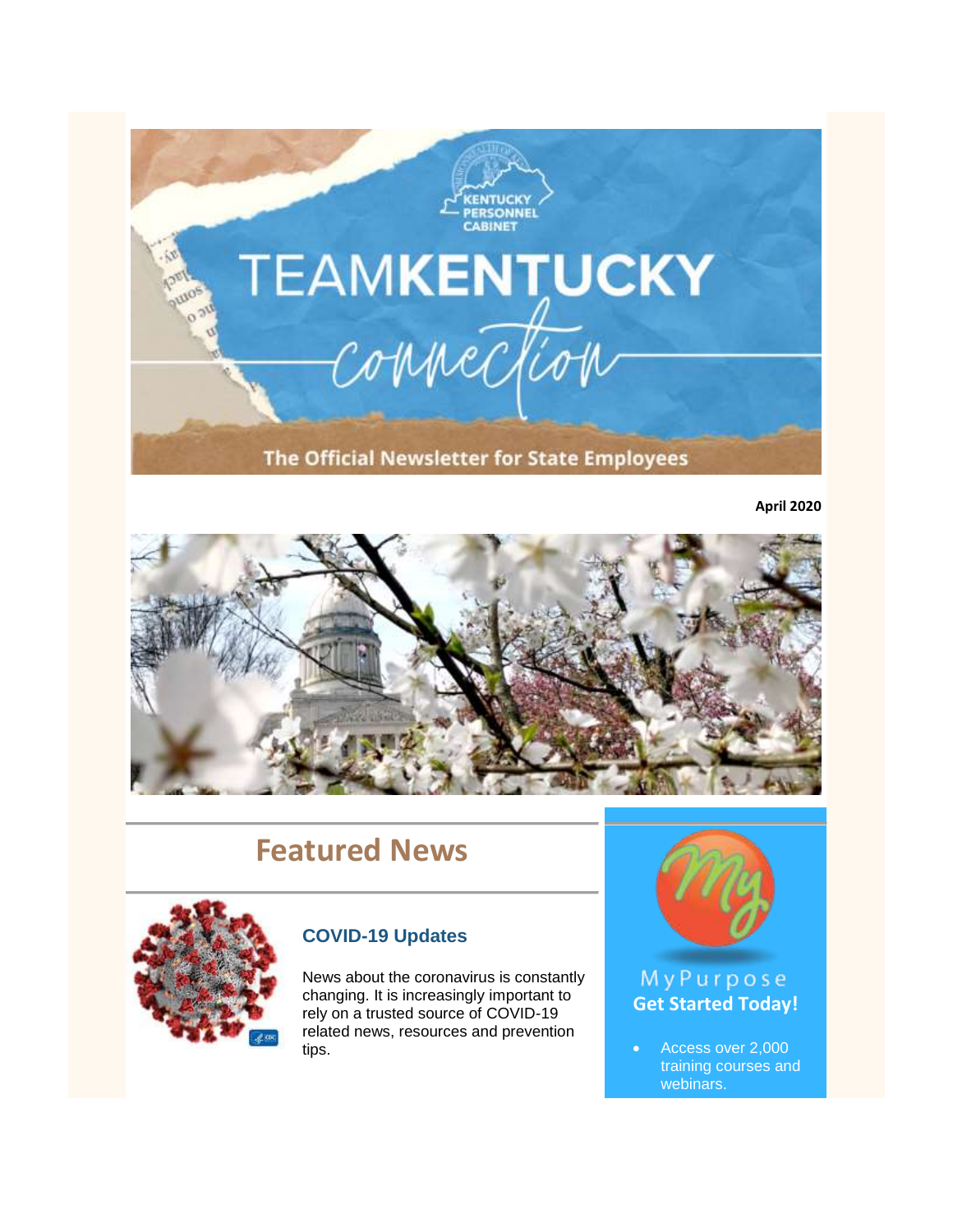For the most accurate and up-to-date info, visit [kycovid19.ky.gov.](https://govstatus.egov.com/kycovid19)

- **[Click here to access State Employee COVID-19 FAQ](https://personnel.ky.gov/Personnel%20Memos/COVID19_EmployeeFAQ_04012020.pdf)**
- **[Click here for in-person service adjustment details for](https://personnel.ky.gov/Documents/PERS%20Covid-19%20Action%20Steps.pdf)  [the](https://personnel.ky.gov/Documents/PERS%20Covid-19%20Action%20Steps.pdf)** Kentucky State Office Building (501 High St., Frankfort, 40601)
- **[Click here to donate to The Team Kentucky](https://secure.kentucky.gov/formservices/PPC/KYCOVID-19Donate)  [Fund](https://secure.kentucky.gov/formservices/PPC/KYCOVID-19Donate)** Governor Andy Beshear invites all Kentuckians to make a tax deductible donation to the Team Kentucky Fund. This fund provides assistance to Kentuckians who have been severely financially impacted by the COVID-19 emergency.



# **[Pinwheels for](https://pcaky.org/)  [Prevention Kicks-Off](https://pcaky.org/)  [National Child Abuse](https://pcaky.org/)  [Prevention Month](https://pcaky.org/)**

Nearly 2,700 blue and silver pinwheels cover the Capitol lawn in Frankfort, each representing every 20 live births in Kentucky last year.

This annual collaboration with Prevent Child Abuse Kentucky, brings awareness to National Child Abuse Prevention Month in April. The event was cancelled due to COVID-19, however Governor Beshear along with others placed pinwheels to commemorate the event. Kentucky ranks highest in rates of child abuse and neglect.

#### **[Click here to learn more about Prevent Child Abuse Kentucky](https://pcaky.org/)**



**[Take Care Kentuckians:](https://personnel.ky.gov/Pages/At-Home-KEHP-Member-Resources.aspx)  [KEHP Member At-](https://personnel.ky.gov/Pages/At-Home-KEHP-Member-Resources.aspx)Home [Resources](https://personnel.ky.gov/Pages/At-Home-KEHP-Member-Resources.aspx)**

As a KEHP member, there are several benefits available to you from the comfort of your own home.

- Connect with team members.
- Apply for career opportunities.



#### **[Download the app!](https://youtu.be/HJ3xwpwmDf4)**

- Quick access to benefits, careers, pay and other employment resources.
- Receive instant notifications during emergency situations.
- Stay in the know with the latest employee news.

**April Events Calendar**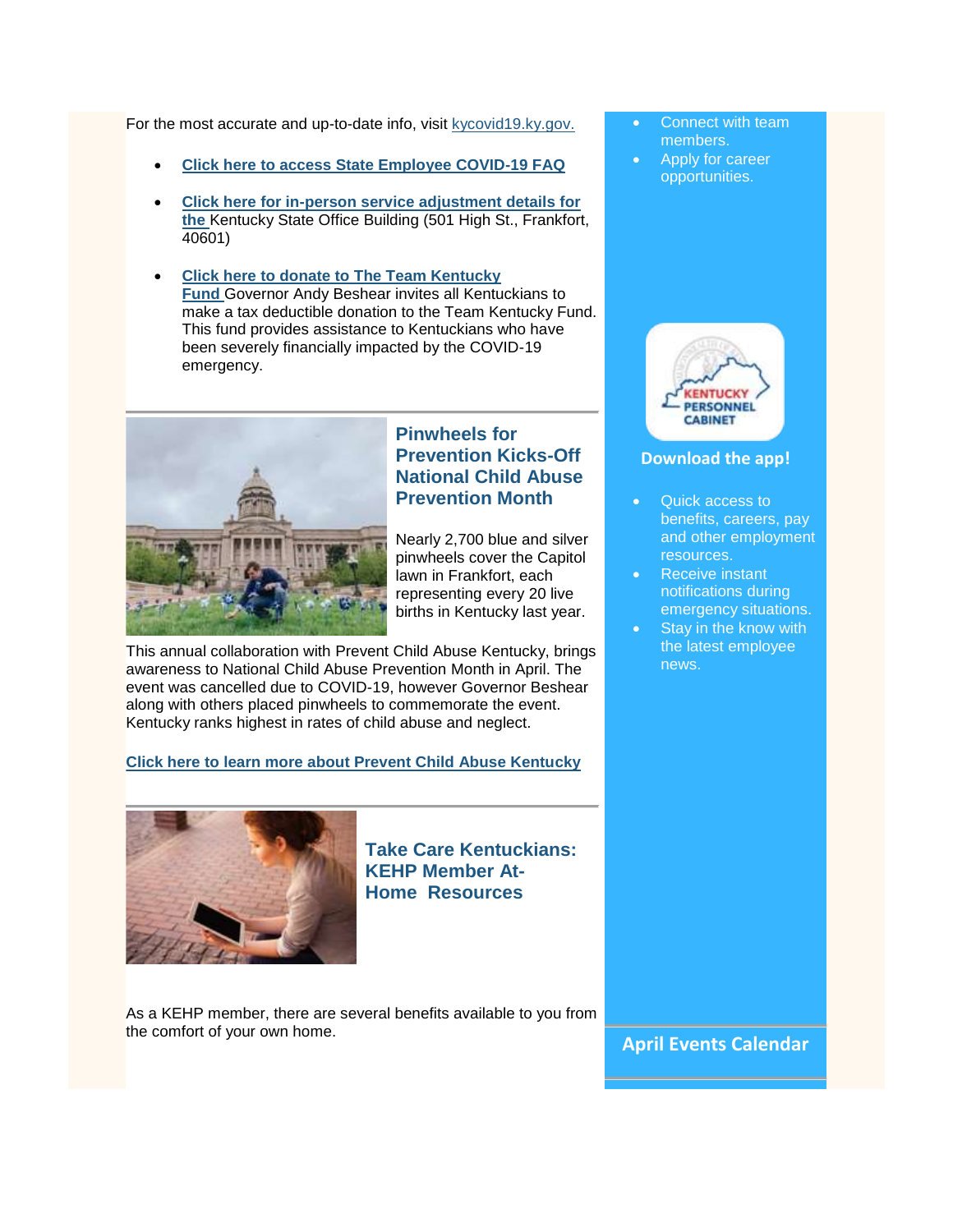Visit our new "Take Care Kentuckians" web page for mental health, physician telehealth services, physical well-being and educational resources accessible from your smartphone or computer.

#### **[Click here to discover more ways to be #HealthyAtHome!](https://personnel.ky.gov/Pages/At-Home-KEHP-Member-Resources.aspx)**



# **[Your Kentucky Employee](https://personnel.ky.gov/Pages/KEAP.aspx)  [Assistance Program \(KEAP\)](https://personnel.ky.gov/Pages/KEAP.aspx)**

KEAP is a trusted resource for all state employees, providing assistance with stress, anxiety, depression, substance abuse and financial concerns.

Staff are licensed and certified by the Kentucky Board of Psychology and experienced in assisting those with personal and work-related issues.

*[Click here to visit KEAP webpage](https://personnel.ky.gov/Pages/KEAP.aspx)*

*Information you provide to KEAP will be held in strict confidence, as guaranteed by state and federal law.*

**During these uncertain times, KEAP has also provided tips and resources to help manage virus related anxiety, including daily "Wellness Breaks" to help you become more clam and focused. [Click here to access](https://personnel.ky.gov/KEAP/Tips%20to%20help%20you%20manage%20virus-related%20anxiety.pdf)**



# **[Increase Productivity](https://www.linkedin.com/learning)  [with LinkedIn](https://www.linkedin.com/learning)  [Learning](https://www.linkedin.com/learning)**

"LinkedIn Learning" is now offering (4) FREE webinars to provide remote employees with tools to increase productivity and decrease stress.

**Featured topics include:** Time Management, Managing Stress for Positive Change, Managing Virtual Teams.

**[Click here to get started on LinkedIn Learning](https://www.linkedin.com/learning)**

### **[KEAP](https://personnel.ky.gov/Pages/CourseCalendar.aspx)**

- April 8 [Verbal De-](https://personnel.ky.gov/Lists/CalendarOfEvents/DispForm.aspx?ID=367&Source=https%3A%2F%2Fpersonnel%2Eky%2Egov%2FPages%2Femployeeevents%2Easpx)[Escalation Skills](https://personnel.ky.gov/Lists/CalendarOfEvents/DispForm.aspx?ID=367&Source=https%3A%2F%2Fpersonnel%2Eky%2Egov%2FPages%2Femployeeevents%2Easpx)  [\(Webinar\)](https://personnel.ky.gov/Lists/CalendarOfEvents/DispForm.aspx?ID=367&Source=https%3A%2F%2Fpersonnel%2Eky%2Egov%2FPages%2Femployeeevents%2Easpx)
- April 14 [Depression](https://personnel.ky.gov/Lists/CalendarOfEvents/DispForm.aspx?ID=369&Source=https%3A%2F%2Fpersonnel%2Eky%2Egov%2FPages%2Femployeeevents%2Easpx)  [Awareness \(Webinar\)](https://personnel.ky.gov/Lists/CalendarOfEvents/DispForm.aspx?ID=369&Source=https%3A%2F%2Fpersonnel%2Eky%2Egov%2FPages%2Femployeeevents%2Easpx)
- [April 17 -](https://personnel.ky.gov/Lists/CalendarOfEvents/DispForm.aspx?ID=364&Source=https%3A%2F%2Fpersonnel%2Eky%2Egov%2FLists%2FCalendarOfEvents%2Fcalendar%2Easpx) Stress [Management \(Webinar\)](https://personnel.ky.gov/Lists/CalendarOfEvents/DispForm.aspx?ID=364&Source=https%3A%2F%2Fpersonnel%2Eky%2Egov%2FLists%2FCalendarOfEvents%2Fcalendar%2Easpx)
- [April 22 -](https://personnel.ky.gov/Lists/CalendarOfEvents/DispForm.aspx?ID=368&Source=https%3A%2F%2Fpersonnel%2Eky%2Egov%2FPages%2Femployeeevents%2Easpx) Training [People How to Treat](https://personnel.ky.gov/Lists/CalendarOfEvents/DispForm.aspx?ID=368&Source=https%3A%2F%2Fpersonnel%2Eky%2Egov%2FPages%2Femployeeevents%2Easpx)  [You \(Webinar\)](https://personnel.ky.gov/Lists/CalendarOfEvents/DispForm.aspx?ID=368&Source=https%3A%2F%2Fpersonnel%2Eky%2Egov%2FPages%2Femployeeevents%2Easpx)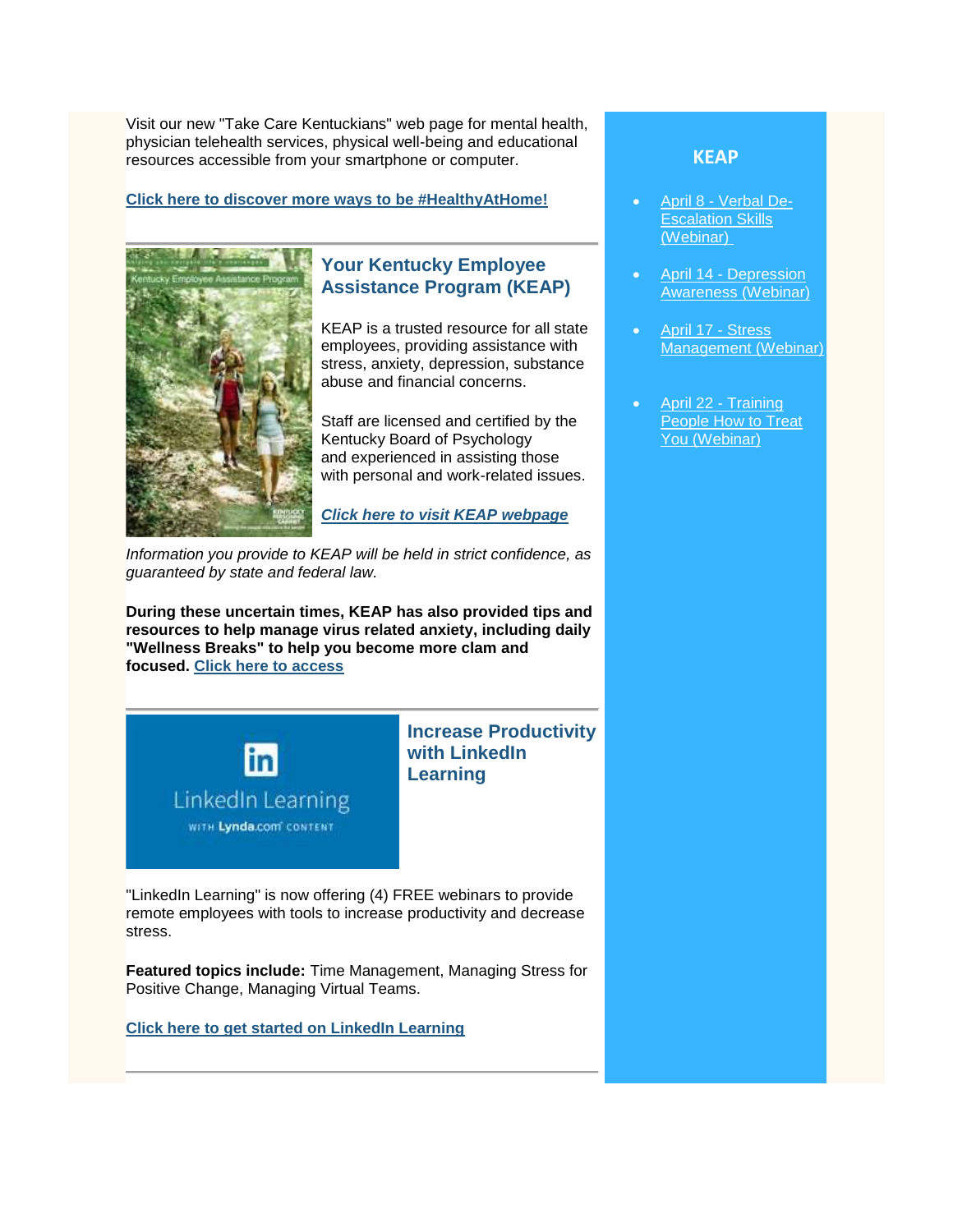# **COMMONWEALTH**

# **[The Office of Diversity, Equality &](https://mypurpose.ky.gov/)  [Training \(ODET\) Featured Courses](https://mypurpose.ky.gov/)  in [MyPurpose](https://mypurpose.ky.gov/)**

ODET offers an array of online professional development opportunities available to all employees and supervisors. Log-in to

MyPurpose to take advantage of these online training opportunities:

Featured courses include:

- Connect and Communicate using Skype for Business
- Office 365 OneDrive
- Office 365 Review
- Skype for Business Essentials
- The Ultimate Real-life office 365 Productivity Course
- Work Smarter with Documents in Office 365

## **[Click here to log in to MyPURPOSE and register today!](https://mypurpose.ky.gov/)**



**Commissioner Mary Elizabeth Bailey Receives Walter R. Gattis, Jr. Award**

The Walter R. Gattis, Jr. Award is presented annually at the Kentucky

Chapter IPMA-HR Annual Conference to recognize a Chapter member who has made significant contributions in the field of human resources management and in the promotion of the Chapter.

Mary Elizabeth has worked in State Government, specifically in Human Resources, for more than 20 years. Throughout her career she has served on numerous committees and is a member of the National Association for State Personnel Executives, International Personnel Management Association, and Society for Human Resource Management.

#### **Congratulations Commissioner Bailey!**

*(photo: right - Comm. Mary Elizabeth Bailey, left - Sec. Gerina Whethers)*